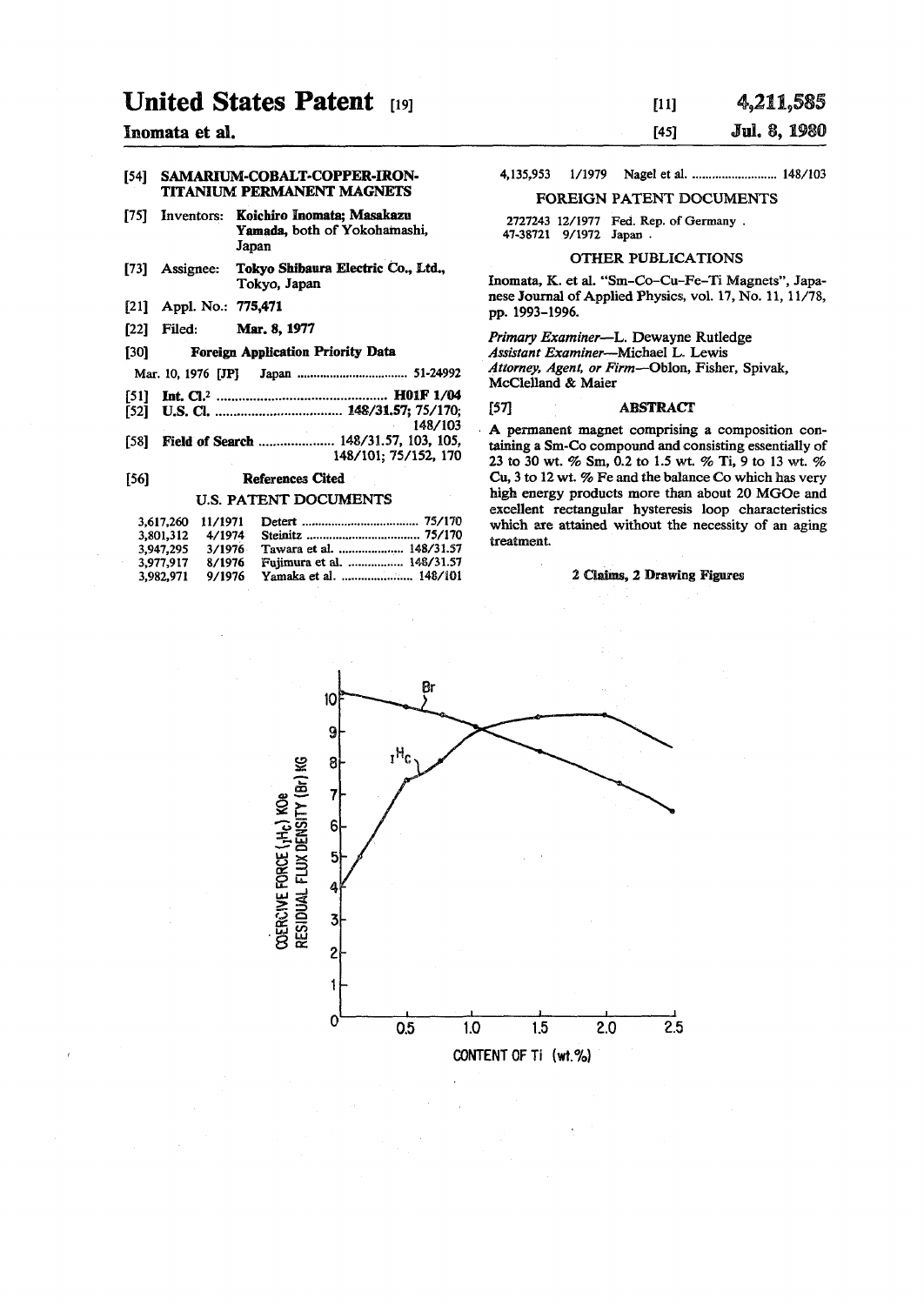

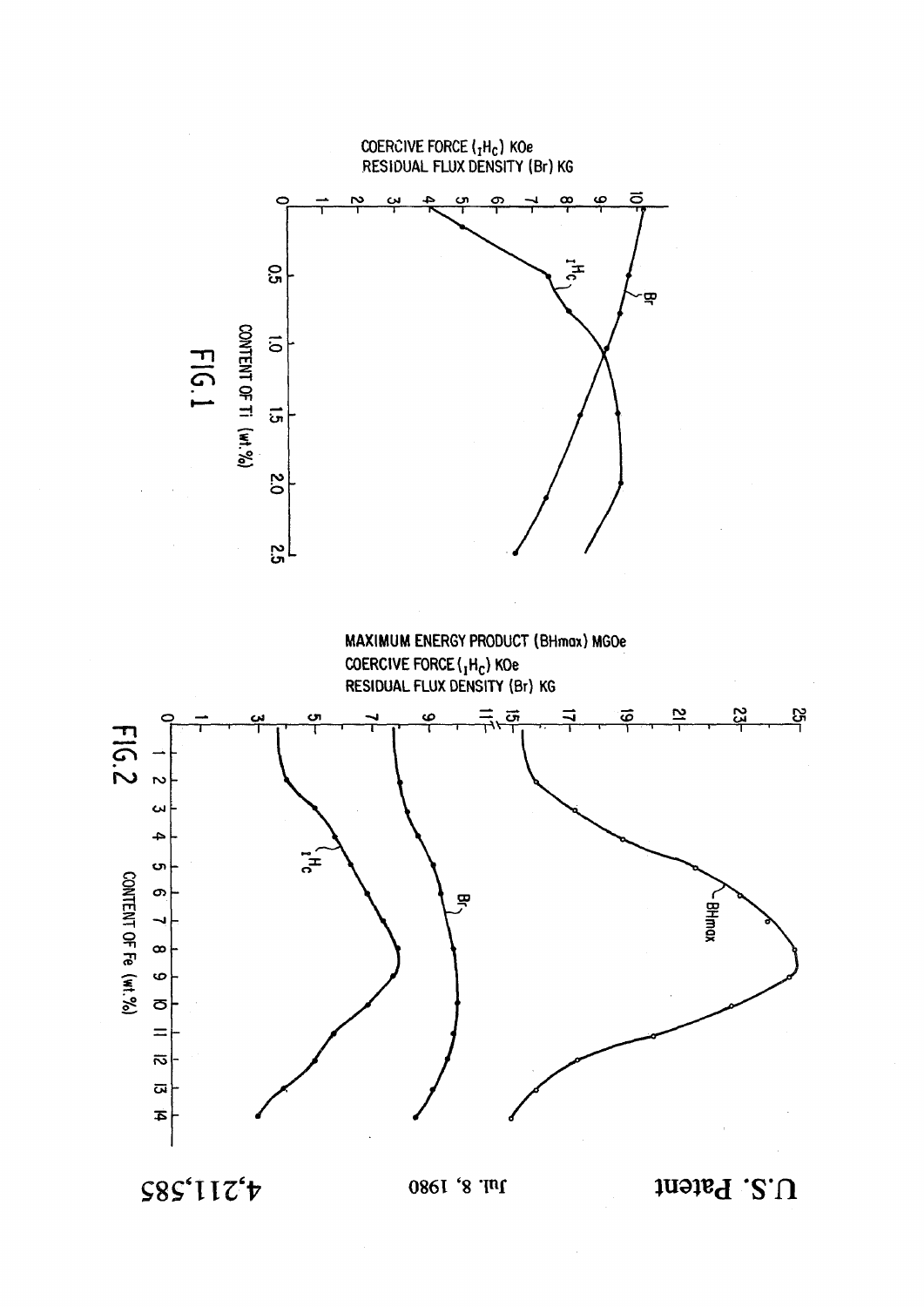5

# SAMARIUM-COBALT-COPPER-IRON-TITANIUM PERMANENT MAGNETS

## **BACKGROUND OF THE INVENTION**

1. Field of the Invention

The present invention relates generally to cobalt-rare earth permanent magnets. More particularly, the present invention is concerned with Sm(Co-Ti-Cu-Fe) com- 10 positions which have the improved magnetic properties of enhanced coercivity and rectangularity.

2. Description of the Prior Art

E. A. Nesbitt et al, in U.S. Pat. No. 3,560,200, which issued Feb. 2, 1971, discloses the influence of the samar-15 ium content on the magnetic behavior of Sm(Co-Cu-Fe) compositions. However, the coercive force level of 4500 Oe which is obtained by Nesbitt's permanent magnet renders the permanent magnetic insufficient for use as a permanent magnet. These conventional rare earth 20 permanent magnets have many deficiencies in that it is necessary to age the magnets after sintering. The manufacturing process is complicated and long manufacturing times are required. Also, the magnetic powder cannot be simply stored because it rapidly oxidizes. A need, 25 therefore, continues to exist for a method by which rare earth alloys can be prepared simply and in a manner such that they are stable to oxidation.

#### SUMMARY OF THE INVENTION

Accordingly, one object of the present invention is to provide a permanent magnet comprising Sm, Cu, Fe, Ti, and Co, which is characterized by a high coercive force, a high residual flux density, a high maximum energy product, good oxidation resistance and an excel- 35 lent performance characteristics which are attained without the necessity of an aging treatment.

Briefly, this and other objects of the present invention as hereinafter will become more readily apparent can be 40 attained by a permanent magnet composition containing a Sm-Co compound and consisting essentially of 23 to 30 wt.% Sm, 0.2 to 1.5 wt.% Ti, 9 to 13 wt.% Cu, 3 to 12 wt.% Fe, and the balance Co.

#### BRIEF DESCRIPTION OF THE DRAWINGS

Various other objects, features, and attendant advantages of the present invention will be more fully appreciated as the same becomes better understood from the following detailed description when considered in con-50 nection with the accompanying drawings, wherein:

FIG. 1 shows the relationship between the coercive force  $(H_C)$  in kilo-oersteds (KOe) and the residual flux density (Br) in Kilo-Gauss (KG) versus the variation in Ti content as weight percent (wt.%) of the magnet  $55$ composition: and

FIG. 2 shows the relationship between the coercive force  $(H_C)$  in Kilo-oersteds (KOe) and the residual flux density (Br) in Kilo-Gauss (KG) and the maximum energy product (BHmax) in Mega Gauss Oersted 60 (MGOe) versus variation in the Fe content in weight percent  $(wt.\%)$  of the magnet composition.

#### DESCRIPTION OF THE PREFERRED **EMBODIMENTS**

65

The permanent magnets of the present invention are formulated of a composition comprising 23-30 wt.% of Sm (samarium), 0.2-1.5 wt.% of Ti (titanium), 9-13

wt.% of Cu (copper), 3-12 wt.% of Fe (iron) and the balance Co (cobalt).

The magnets of this invention may be produced by any conventional metallurgical process, such as by finely pulverizing a powder mixture, pressing the powder mixture into the shape of a magnet in a magnetic field and then sintering the shaped magnet.

The magnets of the present invention have a residual flux density (Br) of about 10 (KG), a coercive force  $(H<sub>C</sub>)$  of about 8 (KOe) and a maximum energy product (BHmax) of about 25 (MGOe), as shown in Table 1.

The influence of the various metal components on the characterstics of the present magnet is as follows:

If the amount of Sm is less than 23 wt.%, the coercive force of the magnet cannot be increased. If the amount of Sm is greater than 30 wt.%, the residual flux density of the magnet will decrease below 9000 Gauss besides the fact that it is expensive to use large quantities of Sm.

If the Ti content is less than 0.2, the coercive force  $(H_C)$  of the magnet becomes unsatisfactorily low, and even if the magnet is subjected to an aging treatment, the coercive force cannot be increased to more than 5000 Oe. Also, if the Ti content is greater than 1.5 wt.%, the residual flux density (Br) decreases as shown in FIG. 1 where the contents of the elements other than Ti comprise, for example, 26.0 wt.% of Sm, 7.0 wt.% of Fe, 11.0 wt.% of Cu and the balance Co.

If the Cu content is less than 9 wt.% and greater than 30 13 wt.%, the value of the coercive force and the value of residual flux density of the magnet are insufficient for a permanent magnet.

If the Fe content is less than 3 wt.%, the residual flux density (Br) of the magnet decreases. If the Fe content is greater than 12 wt.%, the coercive force  $(H_C)$  of the magnet decreases. From the viewpoint of the maximum energy of the product (BHmax) the range of Fe is preferably 3 to 12 wt.% as indicated in FIG. 2, wherein the contents of the elements other than Fe comprise, for example, 26.0 wt.% Sm, 0.5 wt.% Ti, 11 wt.% Cu and the balance Co. The permanent magnet of the present invention can be used in the manufacture of loud speakers, magnet ron tubes, motors, and the like.

Having generally described this invention, a further 45 understanding can be obtained by reference to certain specific examples which are provided herein for purpose of illustration only and are not intended to be limiting unless otherwise specified.

#### **EXAMPLES**

Various metal mixtures of Ti, Fe, Co, Cu, and Sm were weighted out in order to formulate various compositions for the formation of permanent magnets. The metal mixtures were finely pulverized to a grain size on the order to 4 um after they were molten in a high frequency furnace. The finely pulverized powder mixtures were pressed and shaped under a pressure of 1 ton/cm<sup>2</sup> and in a magnetic field of 20,000 Oersted. The shaped products were then sintered at a temperature of 1200° C. under an argon gas atmosphere for 1 hour. Then the magnets were rapidly cooled to room temperature.

It is possible to substitute Mn (manganese) for Fe in amounts equivalent to the amounts of Fe without impairing the resultant magnetic properties of the magnet such as exemplified by example No. 6 in Table 1.

It should be explained that the quantity of Fe can be increased in the composition in those compositions